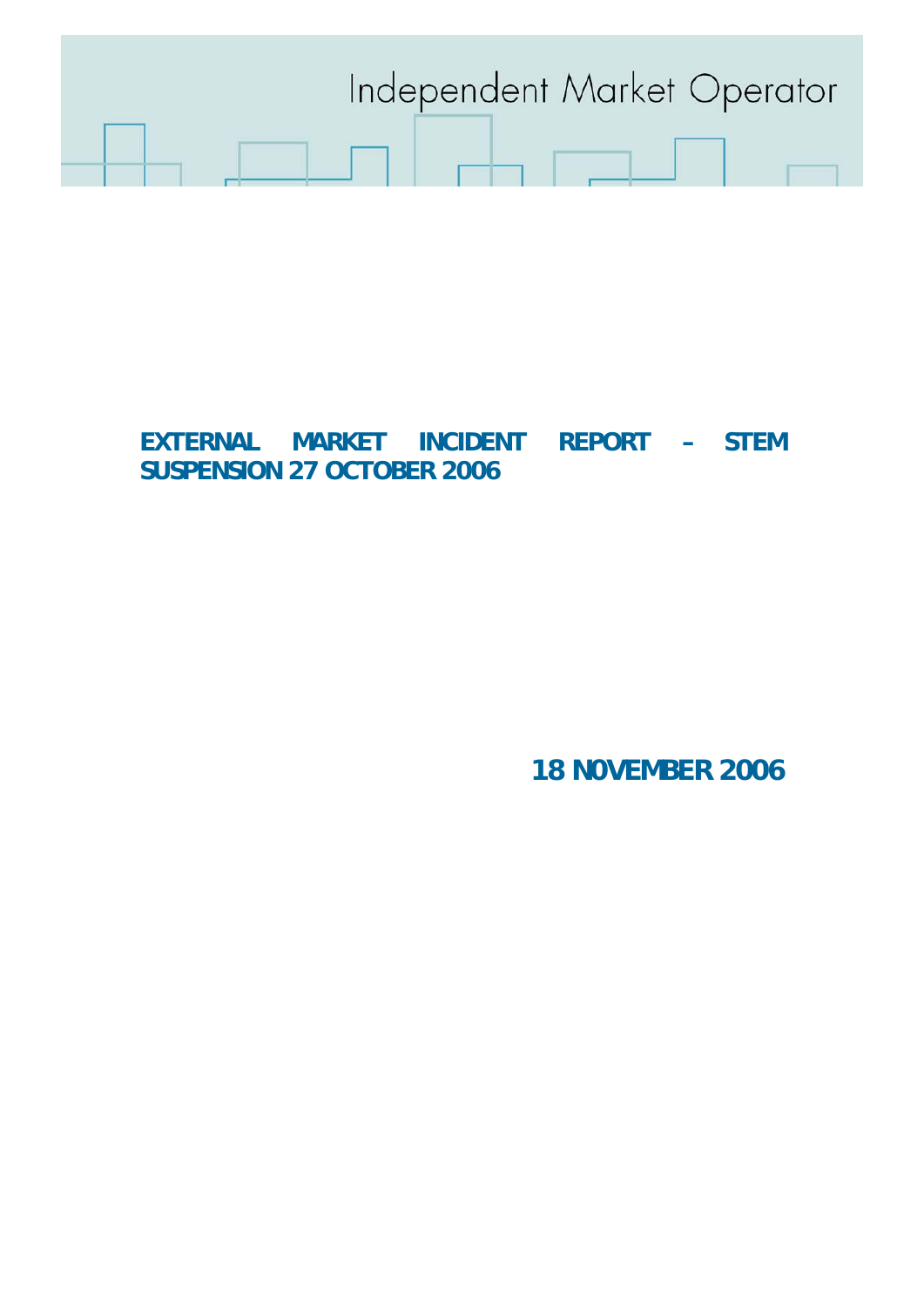## **Introduction**

On October 26 2006 the STEM was suspended for trading day 27 October 2006 due to a delay in calculating limits for Participants and their Facilities. This delay was the result of two issues. Firstly delays in receiving an outage file from System Management and secondly a performance issue with the calculation of limits by the Wholesale Electricity Market System (WEMS).

The purpose of this report is to:

- Explain the two issues in detail;
- Propose recommendations to minimise the probability of recurrence; and
- Propose changes to systems and processes to improve the management of STEM suspensions

## **The Issues**

A limits calculation is performed each day to determine the quantity of energy a participant can supply from each of their facilities. This information is used to validate the STEM submissions made by participant between 09:00 and 09:50 each scheduling day. The limits calculation is scheduled to run at 08.50 each day and the results are publish to participants at 08:52.

Before the limit calculation can run the WEMS needs to read in an ancillary services and facility outage file from System Management. These events are scheduled to run at 8.30. The files are normally automatically sent to the IMO by System Management prior to this time.

#### **Issue 1 – Outage file**

On October 26 2006, the outage file failed to arrive from System Management by 08.30. System Management was then instructed to send the outage file by email. This file arrived at 08.45, but failed to read into the WEMS at 08:48 due to the presence of an ampersand in one of its comment fields. When this error was discovered a further file was requested from System Management. This file was successfully read into the WEMS at 08:59.

The limit calculation event was then started at this time; however the STEM window opened at 09:00. This meant that standing data for STEM was converted with incorrect limits.

## **Issue 2 - Limit Calculation**

The limit calculation normally takes about 3 minutes. However on 26 October the job was still running at 09:30. The problem was contained in a database view that is used by the limit calculation. At the time, this view needed to be rebuilt if meter calculations have changed for facilities, which was the case on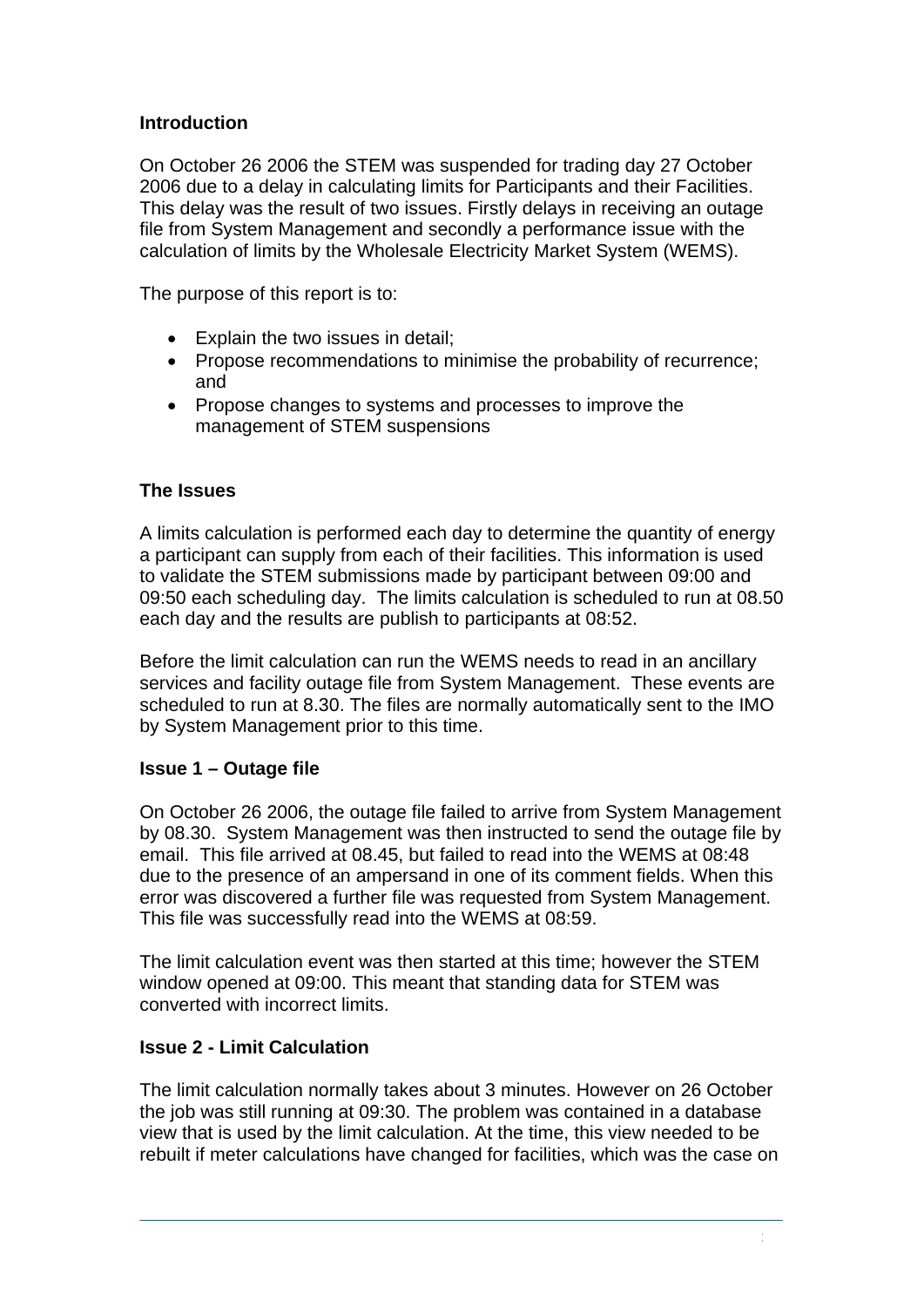this day. This issue was already being addressed by the software vendor and a patch was delivered on that same morning.

Given the situation at the time, the decision was made to install this patch directly into the WEMS. This was done at 09.30. The limits calculation was restarted at 09.36 and the event completed at 09.37. At this point in time the limits were published to participants.

However Market Rule 6.3B only allows participants to make STEM submission between 09:00 and 09:50. On the 26 October there was insufficient time for all market participants to make valid STEM submission for Trading Day 27 October.

As required under the IMO's Operational Contingency Procedures the STEM was suspended with participants being notified at 10:20.

Having suspended the STEM, each participant's Net Contract Position was set to their Net Bilateral Position. The rest of the scheduling day was conducted without further incident.

## **Commercial Effects**

When suspended there is no energy cleared through the STEM. All energy produced or consumed in deviation to the net bilateral position is settled through the balancing market.

Under normal processes the balancing prices are based on:

- 1. The STEM price if the operational load is within a tolerance band of the net contract position; or
- 2. A price determined by reconstructing the bid offer clearing process where the operational load is outside of the tolerance band.

Given that the STEM was suspended due to a lack of valid submissions, it was not appropriate to use the method described in 2 above. The current rules indicate that the previous days balancing price should be used in this situation. The balancing price calculated using this manner is similar to the price that would have been expected if the STEM had not been suspended.

In addition when the STEM is suspended capacity providers will not incur reserve capacity refunds unless they have submitted forced outage notifications. This along with the normal operation of the resource window means that participants can limit the impact of the STEM suspension.

Given that customers exchange balancing energy at a price that should be close to the STEM price, and that Generators were able to submit realistic resource plans, the commercial effects of this STEM suspension should be minimal.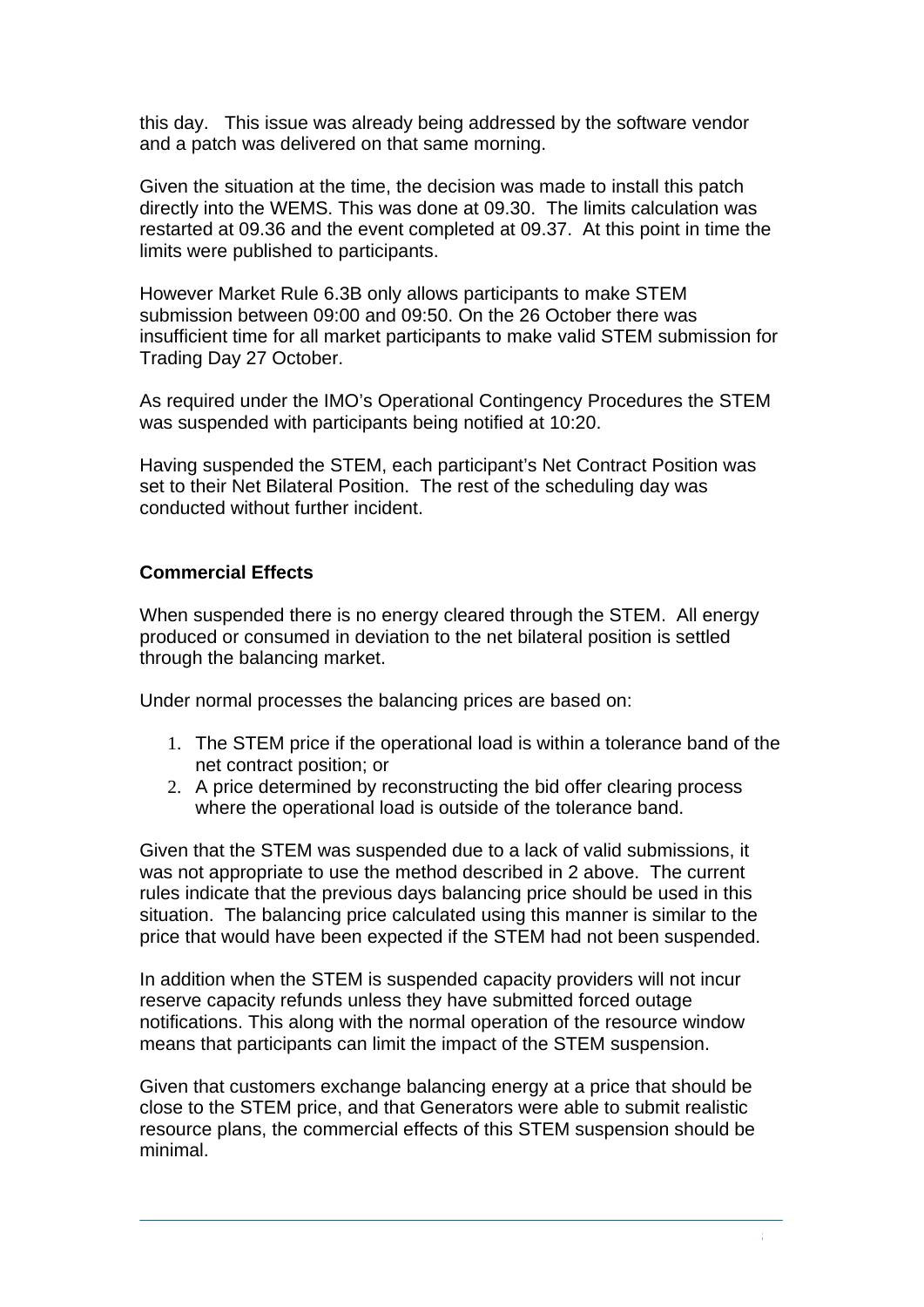## **Findings and Recommendations**

The following points outline the findings and recommendations arising from this incident:

- The change to the view used by the limits calculation means that the time taken by the limit event has been reduced back to the expected three minutes duration.
- Given the importance of the limit calculation to the STEM, it is imperative that this calculation is run as soon as possible each day after the Outage and Ancillary Service files have been received from system management. In this regard the following points should be noted:
	- o It has been agreed that System Management will use reasonable endeavours to send the outage and ancillary files by 08:10 each day. If these files have not been received by this time IMO Operations will request the file be sent by email.
	- o IMO Operations will also trigger the events that read these files and the event that performs the limit calculation as soon as practicable each day.
- The other issue becoming apparent as a result of this issue is that of potentially delaying or extending the STEM window. On 26 October, if the limits calculation had run in 3 minutes, the STEM window could have been reopened around 09:10. To allow a full 50 minutes for Participants to make STEM submission, the closure of the STEM window could have been delayed to 10:00 without disruption to the rest of the scheduling day. However this is not allowed under rule 6.3b. The IMO will give consideration to a rule change to allow for an extension to occur.

#### **Conclusion**

The STEM was suspended on 26 October 2006 for Trading Day 27 October 2006 due to publication of incorrect limits and an inadequate STEM window duration. Procedural and system changes have been progressed to resolve this issue and minimise the chance of recurrence.

The IMO is giving consideration to a rule change to allow for an extension of the STEM window under this type of situation that could negate the need for the STEM to be suspended.

The IMO is committed to improve market systems and minimise the need for STEM suspension due to incidents such as this.